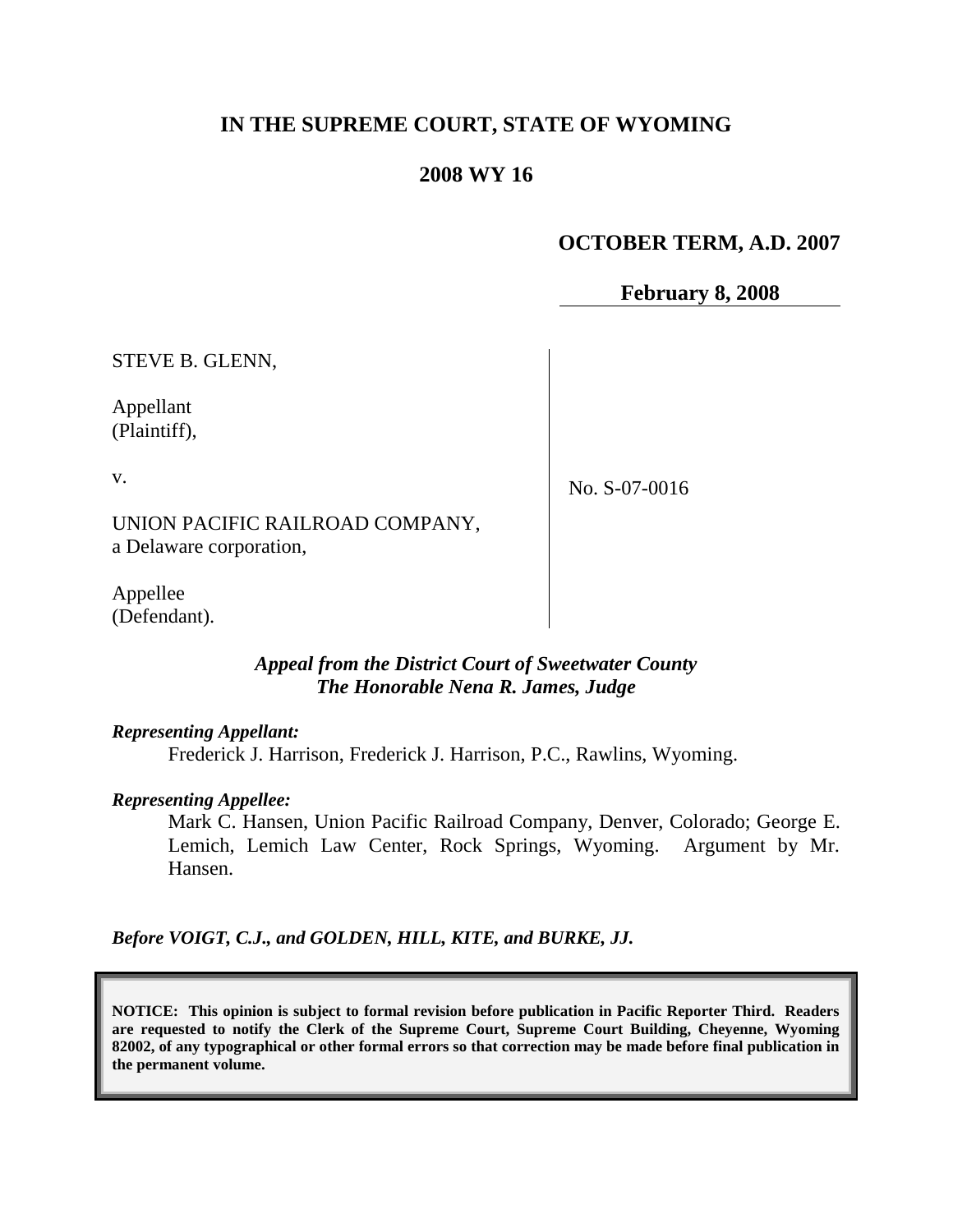#### **BURKE, Justice.**

 $\overline{a}$ 

[¶1] Mr. Glenn was injured while closing the "dump doors" of a rail car in a Union Pacific Railroad Company coal train. He filed suit, claiming that his injury was the result of the railroad's negligence. The district court granted summary judgment in Union Pacific's favor, and Mr. Glenn appealed. We reverse the district court's decision.

#### *ISSUE*

[¶2] The single dispositive issue in this appeal is whether the district court erred in granting Union Pacific's summary judgment motion.

#### *FACTS*

[¶3] Mr. Glenn was employed at the Black Butte coal mine in Sweetwater County. His regular job was working with explosives, but on the night of June 30, 2000, he was asked to work at the coal plant, where a Union Pacific coal train was waiting to be loaded. The train consisted of 102 rail cars, of a type that unload through dump doors in the floors of the cars. When the train arrived at Black Butte, the dump doors on approximately 40 of the cars either were open, or were closed but not securely locked.<sup>1</sup> It seems obvious that coal cannot be loaded into a rail car with open doors. Less obviously, if coal is loaded into a rail car with closed but unlocked doors, the doors might fall open immediately, or later during travel, creating a risk of derailment. It is not uncommon for mine employees to close and lock rail car doors before loading a coal train. 2

 $<sup>1</sup>$  It is difficult to determine from the written record just how the closing and locking mechanism works.</sup> As nearly as we can tell, the rail car door is hinged on one side, and has a bar running along the other side. The rail car has a hook that catches onto the bar and holds the door closed. According to one description, the hook "has notches where a locking device falls in to hold the hook from popping open." Thus, a door may be closed when the hook has caught the bar, but it is closed and locked only when the locking device has fallen into place in a notch on the hook.

 $2$  A railroad company generally does not load or unload its rail cars. It delivers the rail cars to its customers, and the customers do the loading or unloading. With at least some customers, Union Pacific has contracts specifying that customers who unload the rail cars are obligated to close the doors afterwards. On occasion, however, rail car doors may be left open. The railroad is supposed to inspect for open doors, but only certain employees, including those known as car men, are allowed to close rail car doors. The crews on the trains are generally instructed not to close the doors. Thus, when Union Pacific delivers an empty train to a customer for loading, and some rail car doors have been left open, it is not uncommon for the customer's employees to close the rail car doors. By observing this industry practice, we do not intend to comment on any legal obligations or duties of the railroad or its customers, only to provide context for this case.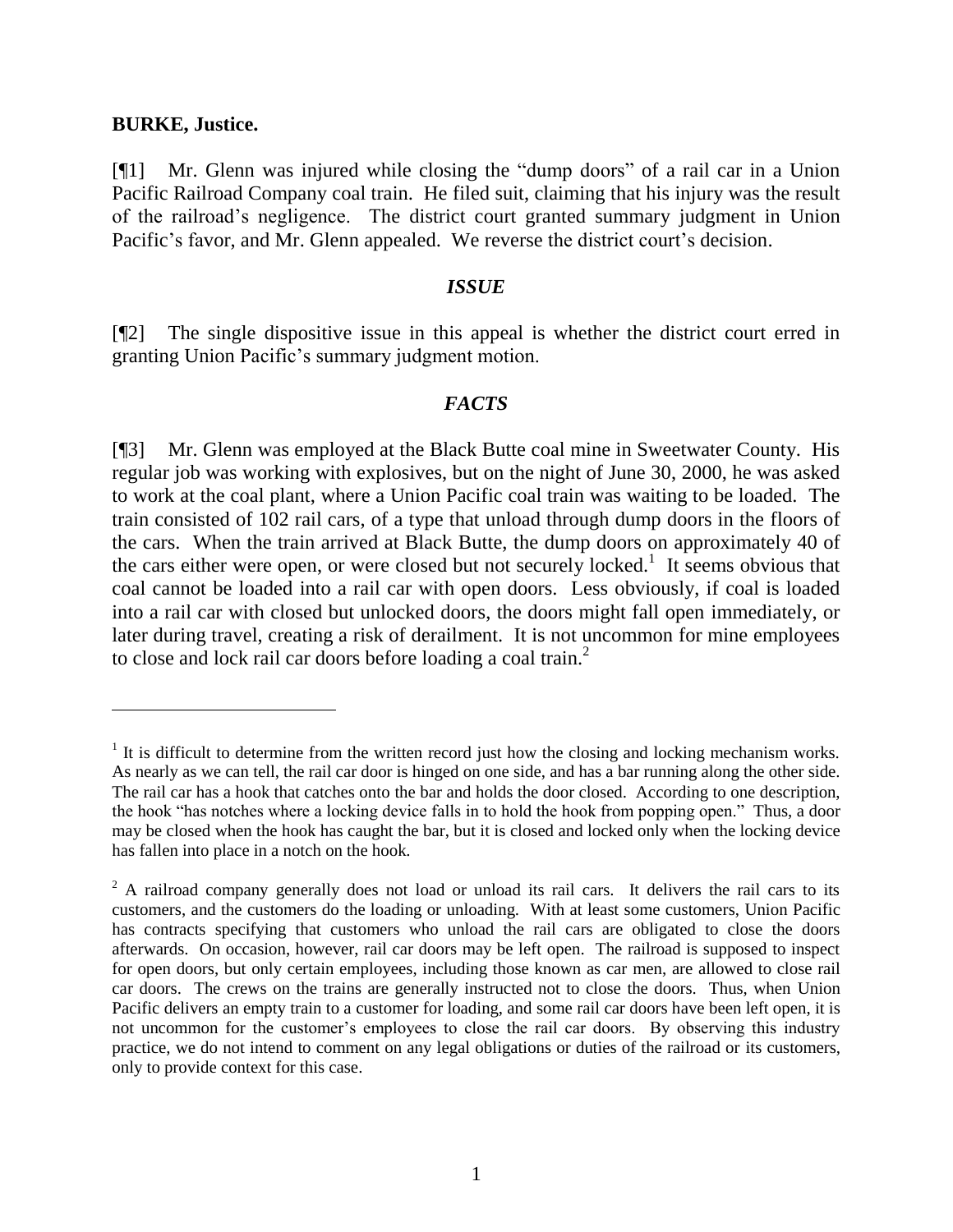[¶4] Mr. Glenn had never before closed rail car doors. A co-worker from Black Butte showed him what to do. Using a pry bar, the two proceeded to close the open doors. To lock the closed but unlocked doors, they first opened the doors, then swung them closed again to engage the locking mechanism. Upon opening the closed but unlocked dump doors, they discovered that some of the rail cars contained coking coal (coal processed into small, hard, rounded pellets somewhat like charcoal briquettes) that was left over from the train's previous cargo. According to Mr. Glenn, when they opened the unlocked doors of one particular car, a substantial amount of coking coal spilled out and trapped his right foot in place so that, as he fell backward, his right leg was broken.

[¶5] Mr. Glenn filed suit against Union Pacific, claiming that the railroad's negligence caused his injury. Union Pacific moved for summary judgment and the district court granted that motion. Mr. Glenn appeals the district court's decision.

### *DISCUSSION*

### *Standard of Review*

[¶6] The district court properly granted summary judgment if there is no genuine issue as to any material fact, and the moving party is entitled to judgment as a matter of law. W.R.C.P. 56(c). We employ a familiar standard when reviewing a district court's grant of summary judgment:

The propriety of a summary judgment is evaluated

by employing the same standards and by examining the same material as the district court. We examine *de novo* the record, in the light most favorable to the party opposing the motion, affording to that party the benefit of all favorable inferences that may be drawn from the record. If upon review of the record, doubt exists about the presence of issues of material fact, that doubt must be resolved against the party seeking summary judgment. We accord no deference to the district court's decisions on issues of law.

[*Linton v. E.C. Cates Agency, Inc.*], [2005 WY 63,] ¶ 7, 113 P.3d [26,] 28 [(Wyo. 2005)] (citations omitted). "Summary judgment is not favored in a negligence action and is, therefore, subject to more exacting scrutiny. We have, however, affirmed summary judgment in negligence cases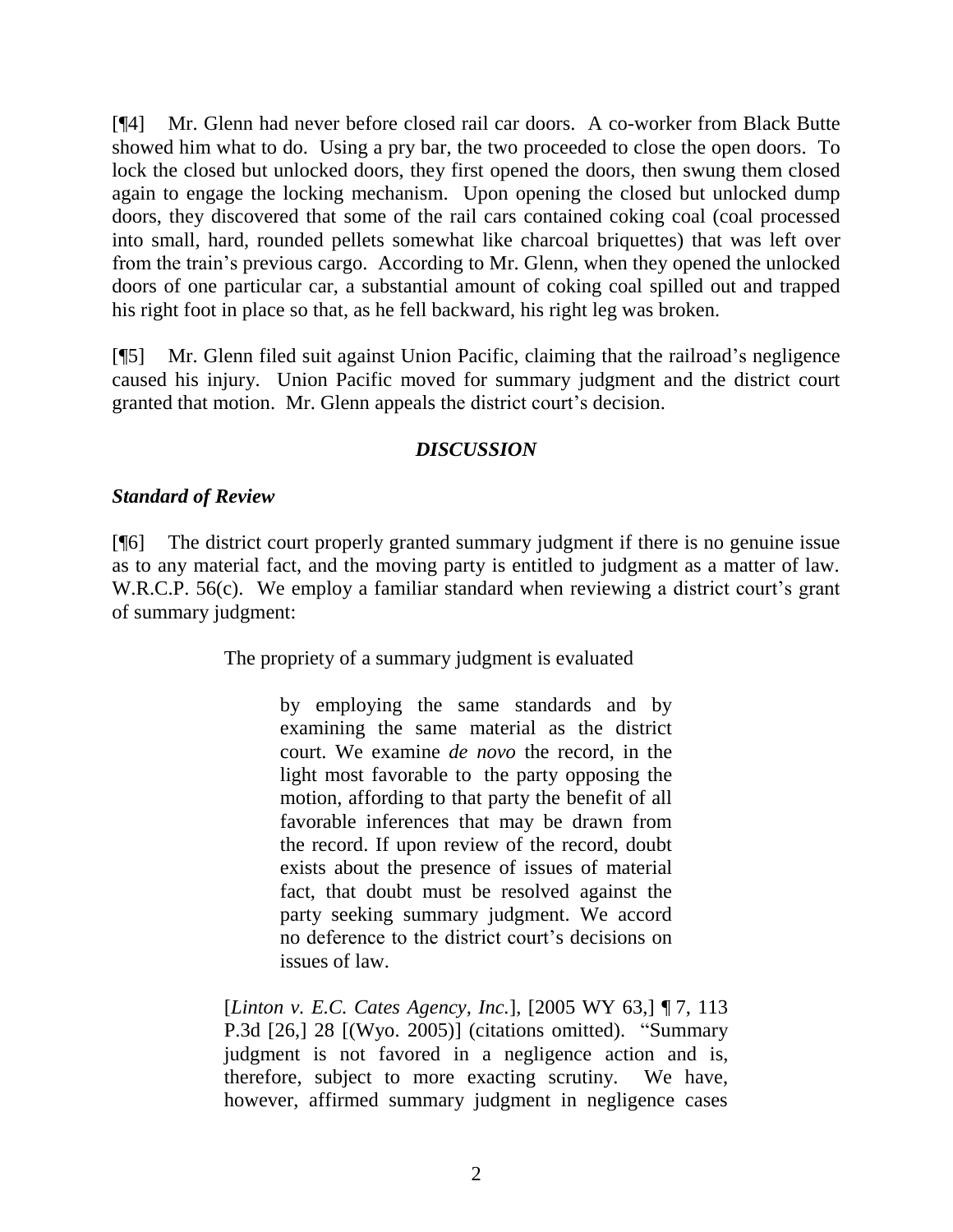where the record failed to establish the existence of a genuine issue of material fact." *Jones v. Schabron*, 2005 WY 65, ¶ 9, 113 P.3d 34, 37 (Wyo. 2005) (citations omitted).

*Jacobson v. Cobbs*, 2007 WY 99, ¶ 7, 160 P.3d 654, 656-57 (Wyo. 2007).

[¶7] In *Natrona County v. Blake*, 2003 WY 170, ¶ 6, 81 P.3d 948, 951 (Wyo. 2003), we listed the following elements of a negligence claim:

> (1) The defendant owed the plaintiff a duty to conform to a specified standard of care, (2) the defendant breached the duty of care, (3) the defendant's breach of the duty of care proximately caused injury to the plaintiff, and (4) the injury sustained by the plaintiff is compensable by money damages.

Mr. Glenn correctly recited these elements in his district court pleadings, and our task here is to determine whether the district court was correct in ruling that there were no genuine issues of material fact with regard to these elements.

### *Duty Owed*

 $\overline{a}$ 

[¶8] Wyoming law has long recognized that a railroad has a duty "to exercise ordinary and reasonable care and prudence in the operation of its railway, and to take those usual, ordinary, precautionary measures which a prudent, reasonable person would take." *Union Pacific Railway Co. v. Gilland*, 4 Wyo. 395, 402, 34 P. 953, 955 (1893). When this duty is violated and injury is caused, a railroad may be held liable. For example, when the end door of a rail car fell and hurt an employee as he was unloading cargo, and there was evidence that the fastening hooks had been worn and loose, we upheld the jury's verdict that the railroad was negligent. *Chicago & N.W. R.R. v. Ott*, 33 Wyo. 200, 237 P. 238 (1925). In *Chicago, B. & Q. R.R. v. Murray*, 40 Wyo. 324, 338, 277 P. 703, 707 (1929), we explained that the railroad's duty "seems not unlike the duty of the owner of premises to an invitee. The owner must use care to keep the premises reasonably safe for the protection of the invitee."<sup>3</sup>

<sup>&</sup>lt;sup>3</sup> The latter two Wyoming cases involved the railroad's liability to its own employees. Many of the cases relied upon by Mr. Glenn, such as *Boston & Maine R.R. Co. v. Sullivan*, 275 F. 890, 893 (1<sup>st</sup> Cir. 1921), similarly involve a railroad's liability to its employees. Union Pacific asserts that such cases are inapplicable because a railroad's liability to its employees is governed, not by the common law, but by the Federal Employers Liability Act, 45 U.S.C. § 51, *et seq*. (FELA). However, a railroad's liability under FELA is explicitly based on negligence, 45 U.S.C. § 51, and with regard to the safety of rail cars, it appears that a railroad owes the same duty to its own employees as it does to non-employees who are authorized to load, unload, or work on rail cars. *See*, *e*.*g*., *Landes v. Thompson*, 235 Mo. App. 772, 148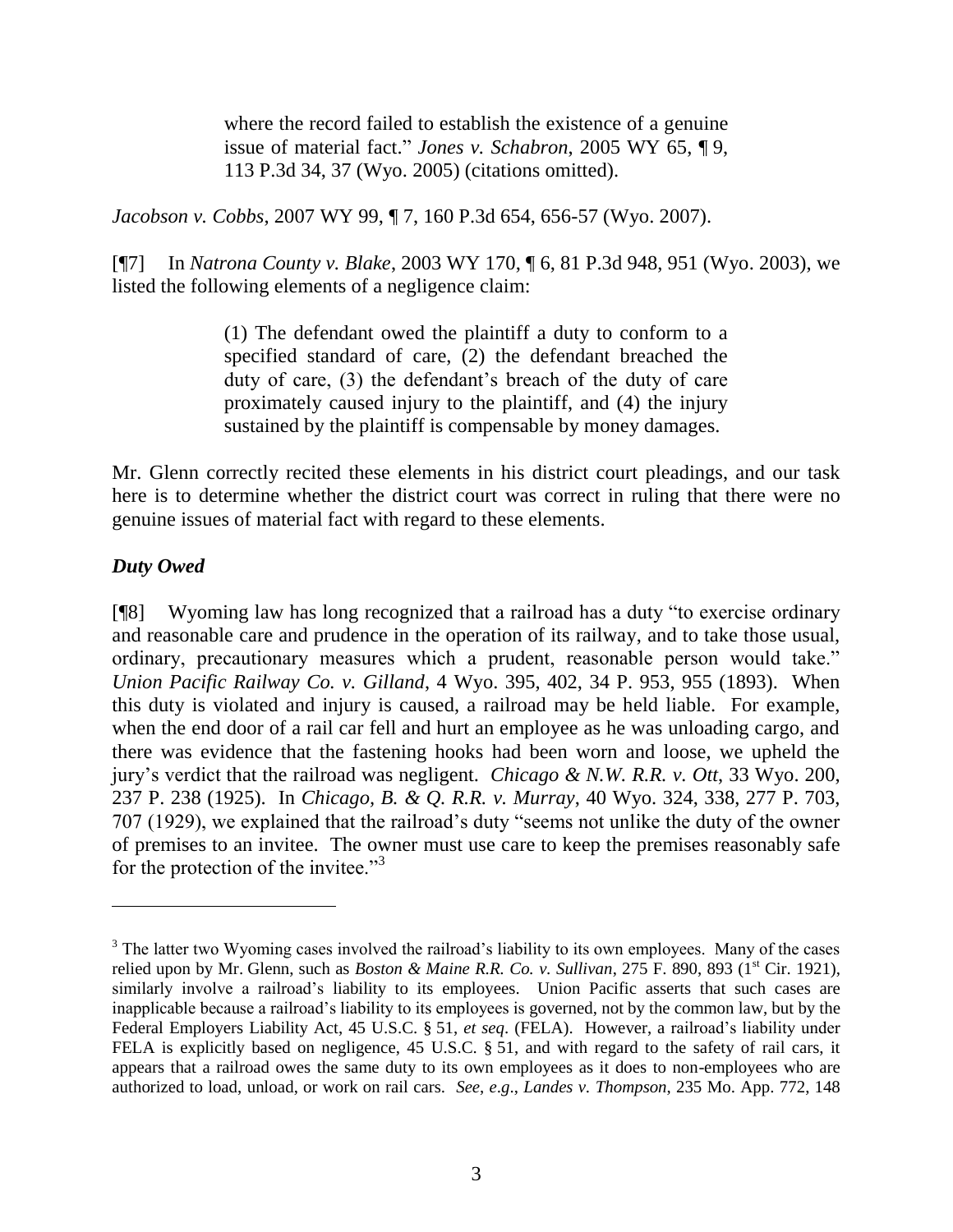[¶9] Union Pacific acknowledges that it has a duty to perform a reasonable inspection of its rail cars, and either remedy or warn its customers about dangerous conditions. This is supported by numerous cases from other jurisdictions. *See*, *e*.*g*., *Rouillier v. Illinois Cent. Gulf R.R., 886 F.2d 105, 108 (5<sup>th</sup> Cir. 1989); <i>Hedgcorth v. Missouri Pacific R.R. Co.*, 592 S.W.2d 473, 475 (Mo. App. 1979); *Stickle v. Union Pacific R.R. Co.*, 122 Utah 477, 480, 251 P.2d 867, 868-69 (1952); *and cases cited in* 75 C.J.S. *Railroads* § 1193 (2002) and 99 A.L.R.2d 165, § 2. In this instance, the customer was Black Butte, and the district court correctly noted that Black Butte, as Mr. Glenn's employer, had a duty to provide a safe place to work. *See*, *e*.*g*., *Mellor v. Ten Sleep Cattle Co.*, 550 P.2d 500, 503 (Wyo. 1976). However, the customer's duty to provide a reasonably safe workplace does not supplant the railroad's duty to provide reasonably safe rail cars. As explained in *Chicago, R.I. & P.R. Co. v. Williams*, 245 F.2d 397, 402 (8<sup>th</sup> Cir. 1957):

> It is a carrier's duty to use ordinary care to deliver cars reasonably safe for the use of shippers and their employees while the cars [are] being loaded or unloaded. The employer's duty to provide for the employee a safe place in which to work may be added in the circumstances but does not supplant the carrier's duty. The carrier cannot impose this duty to furnish cars reasonably safe on the shipper, to its own relief from liability for injuries to an employee of the shipper.

(Internal citation omitted.) Having reviewed the cases from Wyoming and other jurisdictions, we conclude that Union Pacific owed Mr. Glenn a duty to provide rail cars that were reasonably safe for their intended use.

## *Duty Breached*

 $\overline{a}$ 

[¶10] Our review of the record reveals sufficient evidence to create a genuine dispute about whether Union Pacific breached its duty to provide reasonably safe rail cars to the Black Butte coal mine on the night Mr. Glenn was injured. There is evidence that at least one rail car contained a substantial amount of coking coal left over from its previous cargo. Mr. Glenn's deposition testimony indicates that this was a dangerous condition. A co-worker who assisted in loading Mr. Glenn onto the ambulance testified that the coking coal on the ground caused him concern about his footing and his own safety.

S.W.2d 78 (1941). Accordingly, while FELA cases do not apply directly, they still provide useful guidance in negligence claims against the railroad.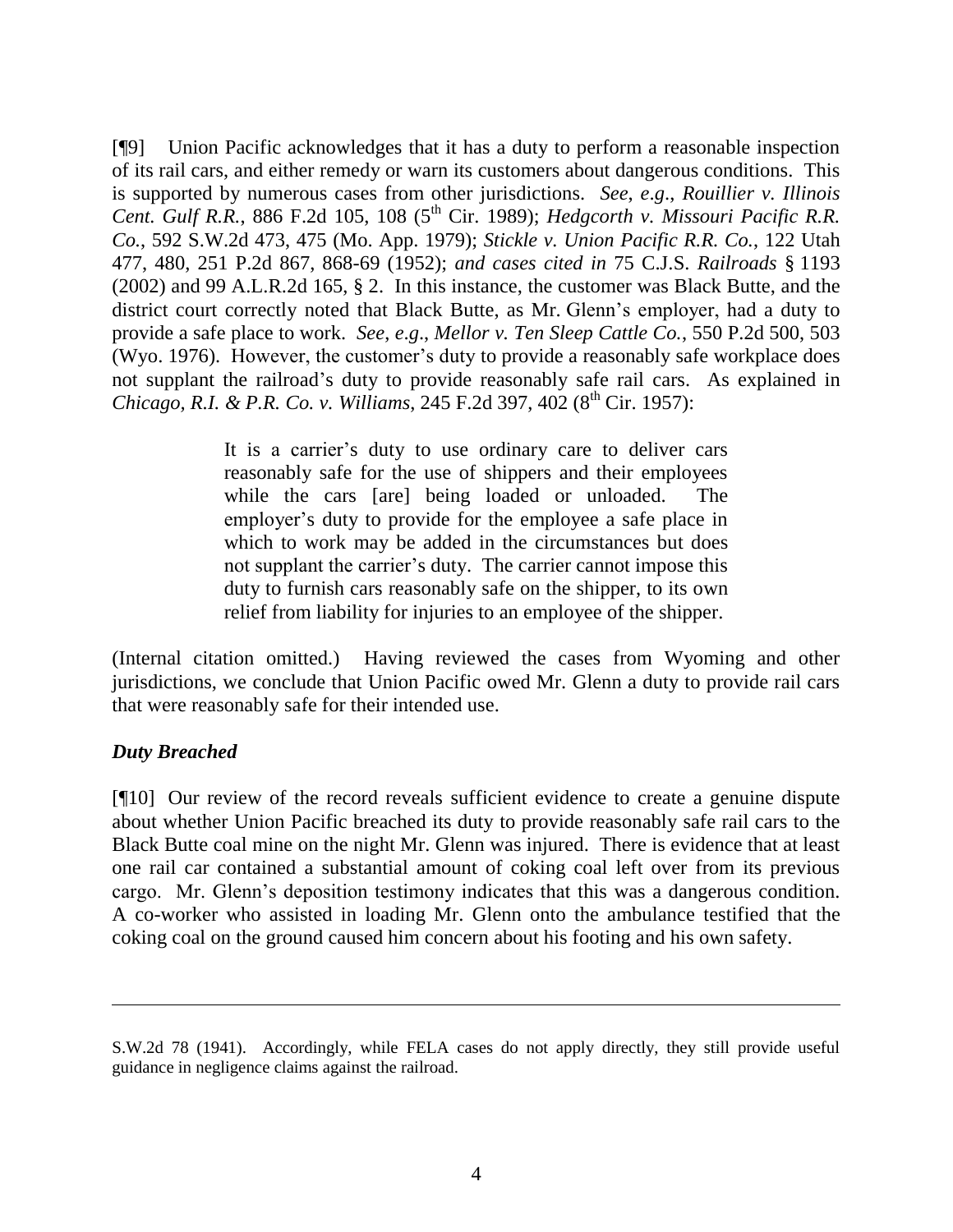[¶11] As expressed by Union Pacific, its duty was to inspect for dangerous conditions and remedy or warn about them. The fact that 40 out of 102 rail cars in this train arrived with their doors open or unlocked is evidence that no inspection had been performed. One witness, an experienced railroad employee who had retired from Union Pacific, agreed that if a train showed up at the mine with 40 cars with open doors, then somebody along the way "hasn't done their job." Asked if he meant that somebody on the railroad had not done his job, he answered, "that's certainly the way it looks if a train crew brought it out with 40 cars open."

[¶12] Union Pacific could have remedied the potentially dangerous condition by emptying the rail cars, or it could have warned Mr. Glenn that the rail cars might contain a substantial amount of coking coal. There is no dispute that it did neither. The district court noted, however, that this was not the first rail car Mr. Glenn had opened, and coking coal had fallen from previous rail cars as well. On this basis, the district court said that Mr. Glenn "had actual notice of the presence of coke in the cars." The district court relied on *Hedgcorth*, 592 S.W.2d at 475, for the proposition that Union Pacific had no duty to warn Mr. Glenn about a dangerous condition that was obvious, or of which he was already aware.

[¶13] *Hedgcorth* is not consistent with Wyoming law. Under our obvious danger rule, there is no duty to correct or warn about "an obvious and known danger resulting from natural causes." *O'Donnell v. City of Casper*, 696 P.2d 1278, 1282 (Wyo. 1985). That rule is limited to dangers resulting from natural causes such as ice, snow, or wind. *Id*. at 1283; *Valance v. VI-Doug, Inc.*, 2002 WY 113, ¶¶ 10-12, 50 P.3d 697, 701-03 (Wyo. 2002). For non-natural conditions, even if the danger is "perfectly obvious to the plaintiff," it is "the jury's function under the comparative negligence statute to compare the plaintiff's negligence with that of the defendant." *Stephenson v. Pacific Power & Light Co*., 779 P.2d 1169, 1180 (Wyo. 1989).

[¶14] Our review of the evidence suggests that the allegedly dangerous condition was not so obvious. Mr. Glenn testified that, prior to the accident, only a couple of other rail cars had to be opened and then closed. Coking coal had fallen from them, but in Mr. Glenn's version of the event, substantially more spilled out of the rail car involved in his injury. His co-worker, the only other witness to the event, agreed that more coking coal spilled from this car than from the previous cars. Given this evidence, it is up to the jury to decide if Mr. Glenn was negligent in failing to perceive an obvious danger, and to compare his negligence, if any, to Union Pacific's negligence, if any.

## *Proximate Cause*

[¶15] We have said that the "ultimate test of proximate cause is foreseeability of injury." *Turcq v. Shanahan*, 950 P.2d 47, 51 (Wyo. 1997). We have also said that "[p]roximate cause is usually a question of fact, reserved for the trier of fact's determination unless the